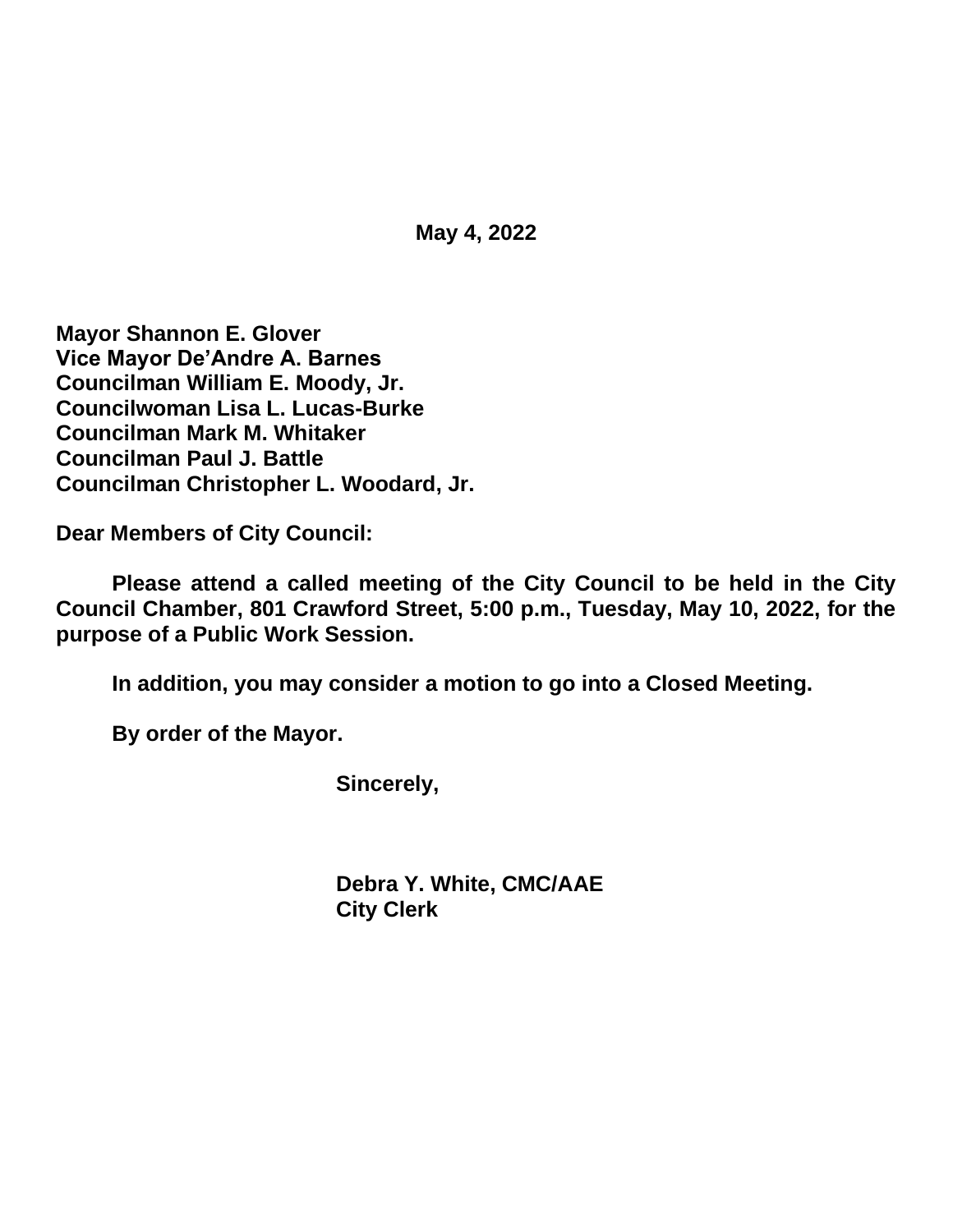**Portsmouth City Council Public Work Session Tuesday, May 10, 2022 5:00 p.m.**

- **1. [CDBG Review](https://www.portsmouthva.gov/DocumentCenter/View/12392/CDBG-HOME-report-back-5-6-22)**
- **2. [Revised FY23 Capital Improvement Program](https://www.portsmouthva.gov/DocumentCenter/View/12391/Final-Budget-51022CIP-Presentation)**
- **3. City Manager's Report/Report Backs**
- **4. City Council Liaison Reports**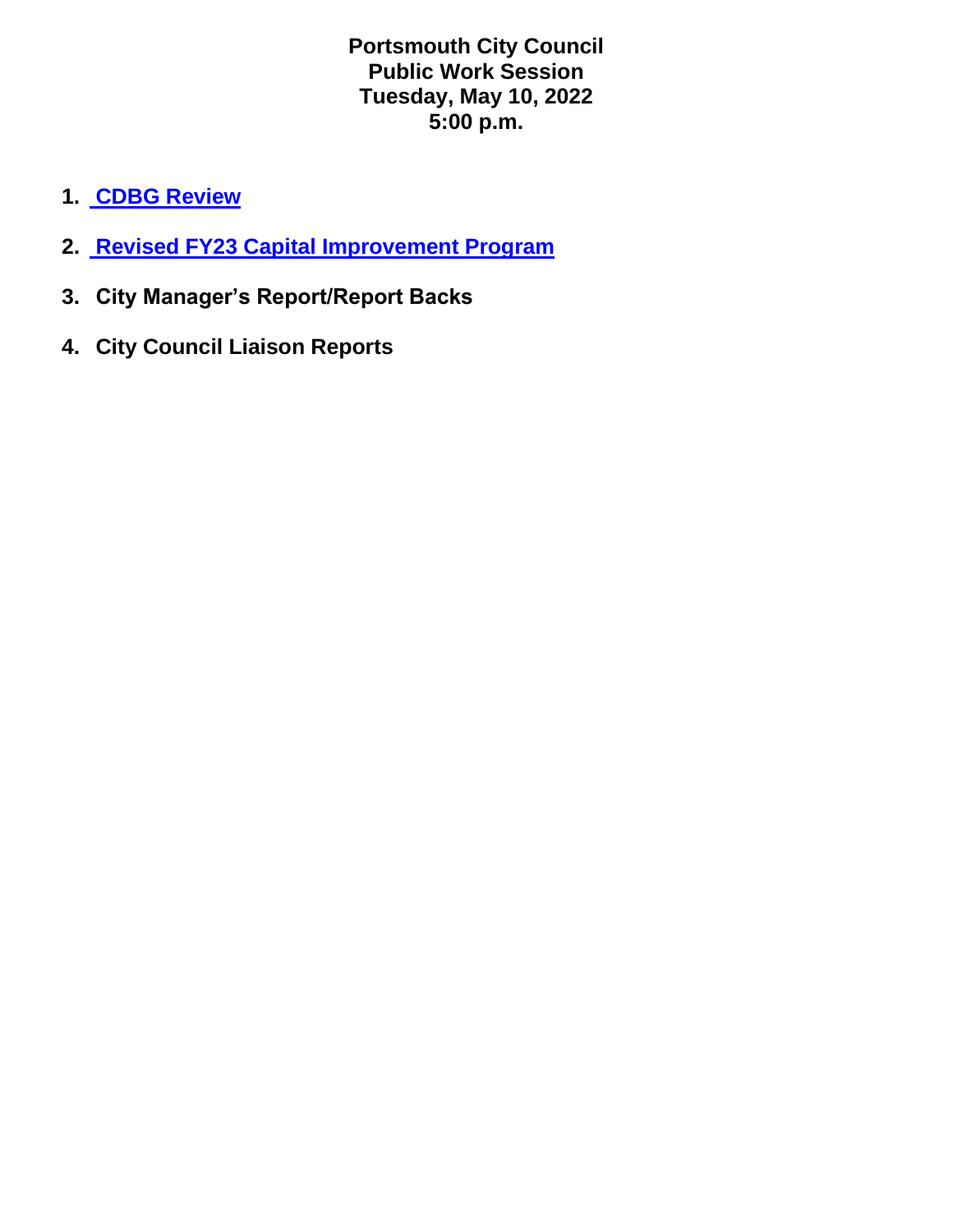

# C I T Y C O U N C I L A G E N D A

**Tuesday, May 10, 2022 - 7:00 p.m. City Council Chamber 801 Crawford Street, 6th Floor, Portsmouth, Virginia**

**CALL TO ORDER**

**MOMENT OF SILENCE -**

**PLEDGE OF ALLEGIANCE** 

**ROLL CALL**

**[MINUTES](https://www.portsmouthva.gov/DocumentCenter/View/12366/City-Council-Minutes) (**Roll Call)

## **\*CITY COUNCIL RULES REQUIRE A LIMIT OF UP TO FIVE (5) MINUTES TO SPEAK\***

## **PUBLIC HEARING**

**22-139** Public hearing on proposed real property tax increase. **[Public hearing ad](https://www.portsmouthva.gov/DocumentCenter/View/12367/22-139-Public-hearing)**

### **CITY MANAGER'S REPORT**

**22-140 Adoption of ordinances to appropriate the total sum of \$794,102,166 for the operation of the City Government for Fiscal Year 2023 for the following areas: City Operating Budget -- \$492,196,475; Capital Improvement Fund \$62,455,000; Portsmouth Public Schools Operating Budget – \$239,450,691. [Executive Brief](https://www.portsmouthva.gov/DocumentCenter/View/12368/22-140-CMR)**

> a) Adoption of an ordinance to amend and re-enact Ordinance No. 2021-27 to impose and levy taxes for the fiscal year beginning July 1, 2022 and ending June 30, 2023, on real estate, tangible personal property, privately-owned pleasure boats, privately-owned camping trailers and motor homes, and machinery and tools within the city of Portsmouth, Virginia, for the purpose of raising revenue for the support of governmental operations and the public free schools and to pay principal and interest on the public debt. (Roll Call Vote) **[Ordinance](https://www.portsmouthva.gov/DocumentCenter/View/12369/22-140a-Ordinance)**

> b) Adoption of a resolution approving the Community Planning and Development 2023 Annual Action Plan of the City of Portsmouth, Virginia, and authorizing the City Manager to file documents required to obtain the City's Community Planning and Development grant entitlements. (Roll Call Vote) **[Resolution](https://www.portsmouthva.gov/DocumentCenter/View/12370/22-140b-Resolution)**

> c) Adoption of an ordinance adopting the FY 2023 Classification and Pay Plan for employees of the City of Portsmouth, Virginia. (Roll Call Vote) **[Ordinance](https://www.portsmouthva.gov/DocumentCenter/View/12371/22-140c-Ordinance)**